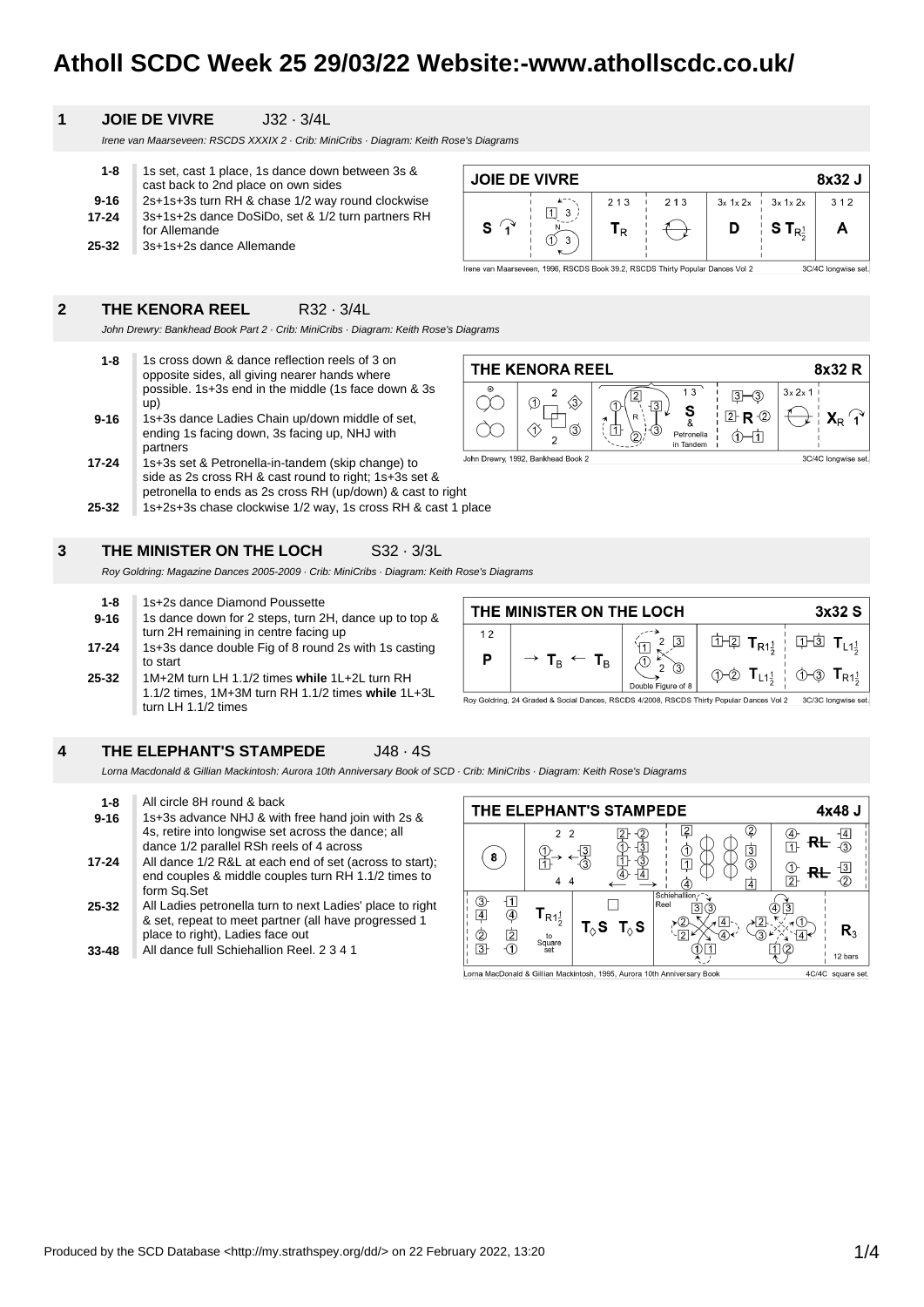# **5 LOTHIAN LADS** R32 · 3/4L

John Drewry: Summer Collection, Set 7 · Crib: MiniCribs · Diagram: Keith Rose's Diagrams

| 1s lead down & 3/4 turn RH to 1L facing down, 1M<br>up, set, retain hold of RH & 1L turns under ptnrs right |
|-------------------------------------------------------------------------------------------------------------|
| arm, 1L followed by 1M dance up                                                                             |
| 1s dance RH across with 2L, 1s dance LH across with                                                         |
| 3M to end facing 1st corners                                                                                |
| 1s dance 1/2 reel of 4 with 1st corners, pass RSh to                                                        |
|                                                                                                             |

- **25-32** face 2nd corners. 1s dance 1/2 reel with 2nd corners, end in 2nd place opp side facing down 3s+1s+2s dance 1/2 Grand Chain (pass 3 persons);
- retain RH with 3rd person & turn once round to end 2 1 3

# **6 THE DUCHESS TREE** S32 · 3/4L

John Drewry: The Brodie Book · Crib: MiniCribs · Diagram: Keith Rose's Diagrams

**25-32 17-24 9-16 1-8** Reels of 3 on sides Start: 1s dance in & cast, 2s cross up LH & 3s dance in, join NH facing down and cast up. All take hands where possible. End: 2s in 2nd places opp side, 1s & 3s end in middle, 1s NHJ facing down & 3s NHJ facing up All set, circle left for 2 bars, Men turn Lady on right 2H once round & continue circle to places 1s+2s dance RH across & end facing up, 1s cast 1 place & lead up **while** 2s lead up crossing & cast 1 place 1s+2s dance Allemande



8x32 R

 $\mathsf{L}\mathsf{A}$ 

 $1 F_R 13$ 

 $\circled{1}$  T<sub>R</sub> $\circled{3}$ 

3C/4C longwise set.

3C/4C longwise set.

3C/4C longwise set.

 $\overline{2}$ 

**RA** 

 $\sqrt{2}$ 

 $T_R$ 

 $\circled{2}$ 

谷

**7 CHRISTINE M PHILLIPS** J32 · 3/4L

John Brenchley: RSCDS XLVI 1 · Crib: MiniCribs · Diagram: Keith Rose's Diagrams

- **9-16 1-8** 1s set advancing & lead down below 3s crossing 1s cast to 2nd place opp sides & turn LH to face 1st corners 1s dance 1/2 reel of 4 with 1st corners, 1s turn 3rd corners (pstn) RH & turn LH to face 2nd corners
- **17-24** 1s dance 1/2 reel of 4 with 2nd corners, 1s turn 4th corners (pstn) RH & turn LH to Man facing up Lady down
- **25-32** 1M+3s (at top) also 1L+2s dance RH across, 1s turn LH to 2nd place own sides **while** 2s+3s chase 1/2 way clockwise

# **8 PEACOCKS IN THE GLEN** R32 · 4/4L

Alison Austin: Dunfermline Branch 90th Anniversary Book · Crib: MiniCribs · L

| $1 - 8$  | 1s+4s set, cast down/up & dance 1/2 Fig 8 round end<br>couples (2s & 3s step up/down bars 3-4)    |
|----------|---------------------------------------------------------------------------------------------------|
| $9 - 16$ | 1s+4s dance RH across & face corners; 1s+4s turn<br>corners 1.1/2 LH (or birl) to change places   |
| 17-24    | 2s+3s dance RH across, turn corners 1.1/2 LH (or<br>birl) to end 2 (1) (4) 3                      |
| 25-32    | 1s+4s Set+Link; 1s dance 1/2 Fig 8 down round 3s<br>while 4s dance 1/2 Fig 8 up round 2s. 2 4 1 3 |
|          |                                                                                                   |

| Diagram: Keith Rose's Diagrams              |                                          |                       |                                      |
|---------------------------------------------|------------------------------------------|-----------------------|--------------------------------------|
| <b>PEACOCKS IN THE GLEN</b>                 |                                          |                       | 4x32 R                               |
|                                             | 4 <sub>l</sub><br>3<br>$\left( 4\right)$ | 1x 4x<br>RA           | A)<br>$L1\frac{1}{2}$<br>(birl)<br>2 |
| 23<br>$1\frac{1}{2}$<br>RA<br>(3)<br>(birl) | $\mathfrak{p}$<br>$\mathfrak{p}$         | 3<br><b>LINK</b><br>3 | 1)<br>4<br>11<br>2<br>14             |

**CHRISTINE M PHILLIPS** 8x32 J  $\frac{1}{\sqrt[3]{2}}$  $\overline{2}$  $\sqrt{1}$  $30$  $T_{L}$  $T_L$ S.  $T_R$  $\mathcal{P}$  $\overline{1}$  $3x2x$ (3) Xî.  $T_1$  $T_1$ 

John Brenchley, RSCDS Book 46.1

T  $T_R$ 

 $\overline{2}$  $\circledZ$ John Drewry, 1971, Brodie Book

**LOTHIAN LADS** 

John Drewry, 1979, Brodie Book

 $\overline{\phantom{a}}$ 

 $T_{R_4^3}$ 

S

L turns

under M's

R arm

 $\mathbf{D}$ 

 $③ ① ⑦$ 

**CHAIN** 

 $3 1 + 2$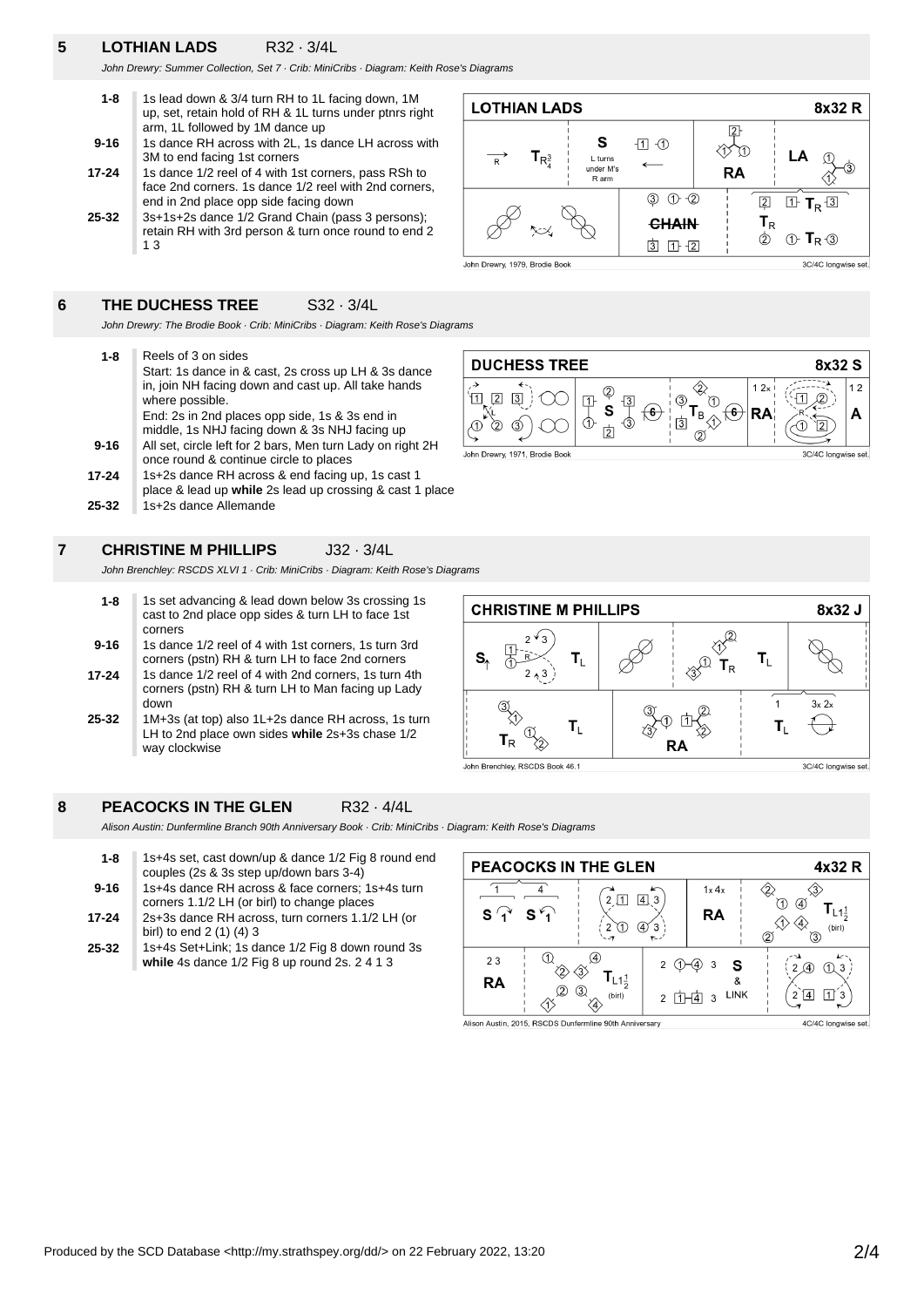# **9 AUCHINELLAN JIG** J32 · 3/4L

Alice McLean: The Auchinellan Collection · Crib: MiniCribs · Diagram: Keith Rose's Diagrams

| $1 - 8$   | 1s+2s set, dance RH across once round, 1s cast to<br>2nd place as 2s dance up                 |
|-----------|-----------------------------------------------------------------------------------------------|
| $9 - 16$  | 1s dance reflection reel of 3 on own sides (down<br>between 3s to start)                      |
| 17-24     | 1s dance 1/2 Figs of 8 (1M up with 2s & 1L down with<br>3s), 2s+1s+3s chase clockwise 1/2 way |
| $25 - 32$ | 1s dance diag R&L (1M crossing down & 1L crossing<br>up to start)                             |

#### **AUCHINELLAN JIG** 8x32 J  $12$  $21 \times 3$  $3\sqrt{12}$ 3 1 3  $2 \boxed{1}$ 3 S **RA**  $\mathbf{A}$  $R<sub>+</sub>$  $R<sub>+</sub>$  $\circledD$  $\mathbf{z}$  $\mathfrak{p}$ **③①2**  $2 \text{ } \bigotimes$ Alice McLean, Auchinellan Collection 3C/4C longwise set.

**10 THE CUMBRAE REEL** R32 · 3/4L RSCDS XXVIII 8 · Crib: MiniCribs · Diagram: Keith Rose's Diagrams

| $1 - 8$  | 1s+2s dance 1/2 R&L, 2s cross RH while 1s dance<br>up to top to form a line of 4 across facing up, $1s+2s$<br>set & turn right to face down |
|----------|---------------------------------------------------------------------------------------------------------------------------------------------|
| $9 - 16$ | 1s+2s dance down in line, turning right dance back to<br>top 1s ending back-to-back facing other partner                                    |
| 17-24    | 1s+2s dance RSh reel of 4 across & 1s end facing 1st<br>corners                                                                             |
| 25-32    | 1s turn 1st corners RH, turn partner LH, turn 2nd<br>corners RH & turn partners LH to 2nd place own<br>sides                                |



### **11 PROGRAMME ITEM – Atholl Anniversary Strathspey (S32, 4/4, Alison Austin: Atholl 60th)**

# **12 OLD NICK'S LUMBER ROOM** J32 · 3/4L

RSCDS XXVI 6 · Crib: MiniCribs · Diagram: Keith Rose's Diagrams

- **17-24 9-16 1-8** 1s turn RH & cast 1 place, lead down between the 3s, cross & cast up to 2nd place on opposite sides 2s+1s+3s set & dance reels of 3 across, 1L with 2s, 1M with 3s 2s+1s+3s dance reels of 3 on sides, 1s cross RH & holding nearer hands face up
- **25-32** 2s+1s circle 4H round to left, 1s turn about & 1s+3s circle 4H round to right



### **13 FINDLATER CASTLE** R32 · 3/4L

Bill Forbes: Jubilee Book 1929-2004 [Banffshire] · Crib: MiniCribs · Diagram: Keith Rose's Diagrams

- **1-8** 1s cross down RH to 2nd place & Bal-in-Line with 1st+2nd corners, turn 1st corner RH, partner LH to 2nd place own sides facing out
- **9-16** 1s dance reels of 3 on own sides (Man down, Lady up - 1M+3M & 1L+2L pass LSh to start). End 1L at bottom facing up, 1M at top facing down, to cross LH ready for…
- **25-32 17-24** 1s dance RH across (1L with 2s, 1M with 3s) into 2nd place own sides & 2s+1s+3s chase clockwise 1/2 way All Set+Link for 3 twice



Bill Forbes, 2004, Craigievar 5, Jubilee Book (Banffshire)

3C/4C longwise set